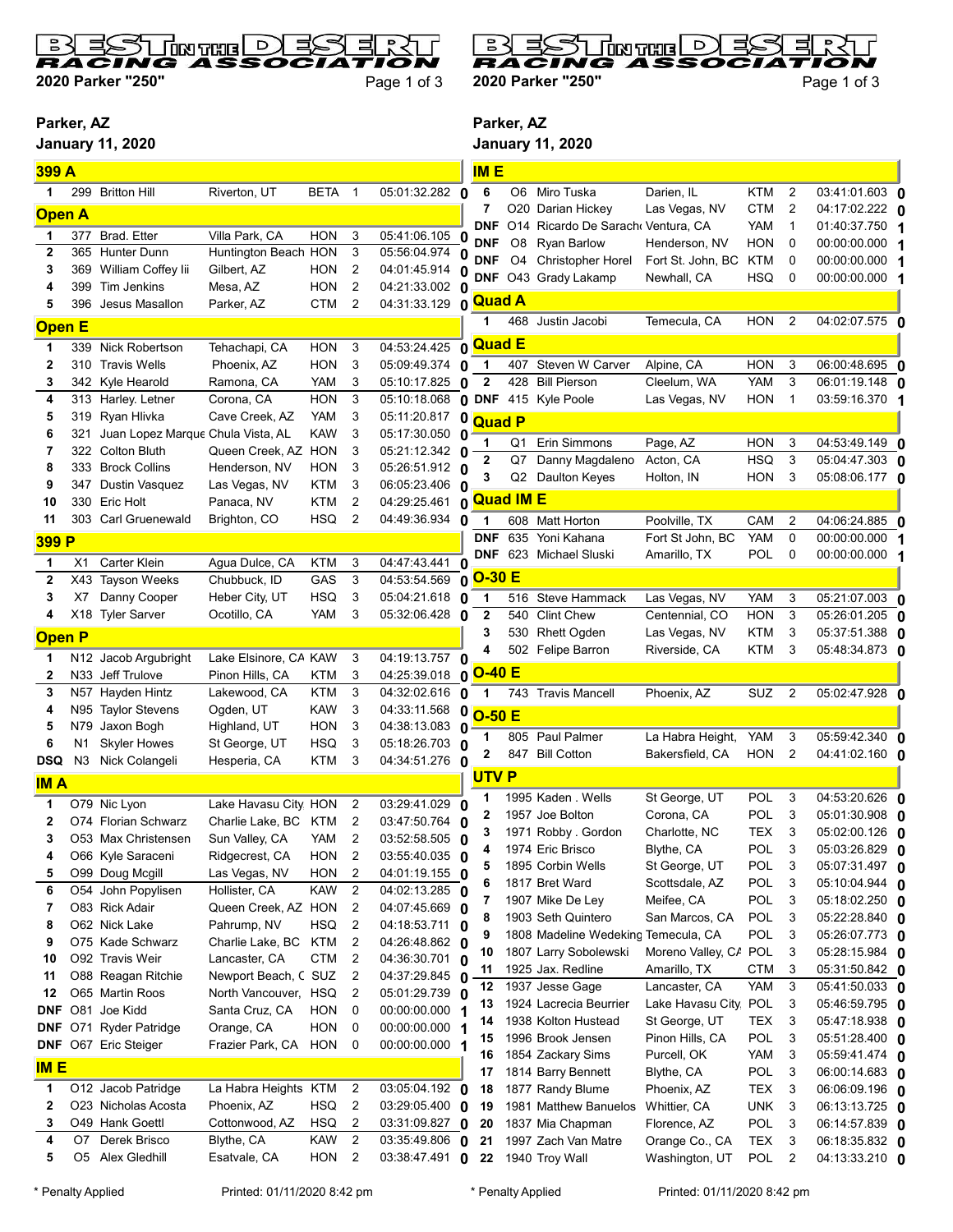

2020 Parker "250" Page 2 of 3

 $\overline{D}$ **Jose van l**  $\mathbf{D}$ Ξ RACII oc r c-2020 Parker "250" Page 2 of 3

## Parker, AZ

January 11, 2020



| <b>UTVP</b>    |                  |                                                   |                              |            |                |                              |                    |                  | <b>UTV Turbo</b>                                          |                              |                   |                   |                                         |  |
|----------------|------------------|---------------------------------------------------|------------------------------|------------|----------------|------------------------------|--------------------|------------------|-----------------------------------------------------------|------------------------------|-------------------|-------------------|-----------------------------------------|--|
| 23             |                  | 1958 George Felix                                 | Houston, TX                  | POL        | $\overline{2}$ | $04:43:14.963$ 0             |                    |                  | 15 T912 Russell Bowers                                    | Stockton, CA                 | <b>POL</b>        | 3                 | 05:13:00.201 0                          |  |
| 24             |                  | 1977 Brayden Baker                                | Anaheim Hills, CA            | <b>POL</b> | $\overline{2}$ | 04:49:36.722 $\alpha$        | 16                 |                  | T815 Ryan Piplic                                          | Las Vegas, NV                | POL               | 3                 | 05:15:19.484 0                          |  |
| 25             |                  | 1951 Mike Podratz                                 | Murrieta, CA                 | POL        | 2              | $05:36:22.325$ 0             | 17                 |                  | T984 Geoff Barnes                                         | Richfield, UT                | <b>CTM</b>        | 3                 | 05:15:42.278 <b>0</b>                   |  |
| 26             |                  | 1991 Dominick Gaglione Henderson, NV              |                              | <b>POL</b> | $\overline{2}$ | 06:03:29.694                 | 18<br>$\mathbf{0}$ |                  | T908 Colin Wernecke                                       | California, CA               | POL               | 3                 | 05:19:03.997 0                          |  |
| 27             |                  | 1824 Kirk Harkey                                  | Perris, CA                   | POL        | $\mathbf{1}$   | 04:37:15.031 0               | 19                 |                  | T811 Jerry Jr. Beall                                      | Yucaipa, CA                  | CAM               | 3                 | 05:21:27.550 0                          |  |
| <b>DNF</b>     |                  | 1921 Tommee Walker                                | Costa Mesa, CA               | POL        | $\overline{2}$ | 03:39:11.986 1               | 20                 |                  | T833 Brian Crawford                                       | Blythe, CA                   | <b>POL</b>        | 3                 | 05:25:12.765 0                          |  |
|                |                  | <b>DNF</b> 1975 Richard Sain                      | Blythe, CA                   | POL        | $\mathbf{1}$   | 03:58:07.240 1               | 21                 |                  | T915 Jim Beaver                                           | Parker, AZ                   | <b>POL</b>        | 3                 | 05:27:04.519 <b>0</b>                   |  |
|                |                  | <b>DNF</b> 1803 Aaron Clark                       | Yorba Linda, CA              | POL        | $\mathbf 0$    | 00:00:00.000 1               | 22                 |                  | T979 Mike Sieg                                            | Fort St. John, BC            | <b>POL</b>        | 3                 | 05:27:19.032 <b>0</b>                   |  |
| <b>DNF</b>     |                  | 1927 Ryan Ottersberg                              | Phoenix, AZ                  | POL        | 0              | 00:00:00.000 1               | 23                 |                  | T978 Dustin Jones                                         | Bossier City, LA             | CAM               | 3                 | 05:29:14.432 <b>በ</b>                   |  |
|                |                  | <b>DNF</b> 1850 Michael Pascarella Ridgecrest, CA |                              | POL        | 0              | 00:00:00.000 1               | 24                 |                  | T806 Mitchell Alsup                                       | Bakersfield, CA              | CAM               | 3                 | 05:40:38.367 <b>O</b>                   |  |
|                |                  | DNF 1980 Scott Webster                            | Brawley, CA                  | POL        | 0              | 00:00:00.000 1               | 25                 |                  | T918 Justin Lambert                                       | Bakersfield, CA              | POL               | 3                 | 05:49:41.720 0                          |  |
| $O-30P$        |                  |                                                   |                              |            |                |                              | 26<br>27           |                  | T987 Jonmark Richardso Glendale, AZ<br>T862 Gunner Savage | Dewey, AZ                    | CAM<br><b>POL</b> | 3<br>3            | 05:51:54.534 <b>0</b><br>06:26:19.310 0 |  |
| 1              | P1               | Carl Maassberg                                    | Henderson, NV                | <b>HSQ</b> | 3              | 04:42:58.096 0               | 28                 |                  | T949 Brian Cyrus                                          | Sod, AL                      | <b>POL</b>        | 3                 | 06:32:06.973 <b>በ</b>                   |  |
| $\mathbf{2}$   |                  | P67 Richard Gray                                  | Blythe, CA                   | <b>YAM</b> | 3              | 04:55:22.636 0               | 29                 |                  | T946 Landon Phillips                                      | Littleton, CO                | POL               | 3                 | 06:47:44.680 <b>0</b>                   |  |
| $O-40P$        |                  |                                                   |                              |            |                |                              | 30                 |                  | T919 Brandon Schueler                                     | Phoenix, AZ                  | POL               | $\overline{2}$    | 04:40:42.481 0                          |  |
| 1              |                  | C23 Will Heiss                                    | Reno, NV                     | KTM        | 3              | 04:57:33.418                 | 31<br>$\Omega$     |                  | T845 Colt Brinkerhoff                                     | Laguna Hills, CA             | CAM               | $\overline{2}$    | 04:45:24.133 0                          |  |
| $\mathbf{2}$   | C32              | Jr Trotter                                        | Pleasant Grove, L HON        |            | 3              | $04:59:31.057$ 0             | 32                 |                  | T948 Matt Burroughs                                       | Norco, CA                    | CAM               | $\overline{2}$    | 04:46:52.296 0                          |  |
| 3              |                  | C3 Stephen Berger                                 | Riverton, UT                 | <b>HON</b> | 3              | 05:36:00.243 0               | 33                 |                  | T913 Branden Sims                                         | Prescott Valley, A. POL      |                   | $\overline{2}$    | 05:27:33.862 0                          |  |
| <b>UTV Unl</b> |                  |                                                   |                              |            |                |                              | 34                 |                  | T888 Brett Comiskey                                       | Yucaipa, CA                  | CAM               | 2                 | 06:17:25.032 <b>0</b>                   |  |
|                |                  |                                                   |                              |            |                |                              |                    |                  | <b>DNF</b> T920 Pete Libby                                | Oxford, ME                   | CAM               | 2                 | 03:35:11.693 1                          |  |
| 1              |                  | 2901 Michael Isom                                 | Washington, UT               | CAM        | 3              | $\overline{04:45:42.737}$ 0  |                    |                  | <b>DNF</b> T874 Elias Hanna                               | San Diego, CA                | CAM               | 2                 |                                         |  |
| 2              |                  | 2977 Shane  Redline                               | Amarillo, TX                 | CAM        | 3              | 05:04:05.578 0               |                    |                  | <b>DNF</b> T927 Justin Smith                              | Wittman, AZ                  | CAM               | $\overline{2}$    | 03:39:23.386                            |  |
| 3<br>4         |                  | 2907 William Long<br>2916 Paul Kraus              | Wasilla, AK                  | CAM<br>CAM | 3<br>3         | 05:04:18.007<br>05:09:52.391 | 0                  |                  | <b>DNF T866 Chris Leaming</b>                             | Gilbert, AZ                  | <b>POL</b>        | 2                 | 03:40:57.385 1                          |  |
| 5              |                  | 2975 Travis Zollinger                             | Los Angeles, CA<br>Logan, UT | CAM        | 3              | 05:18:30.710 0               | 0                  |                  | <b>DNF</b> T821 Nathan Waunch                             | Olympia, WA                  | POL               | 2                 | 03:53:13.008 <b>1</b>                   |  |
| 6              |                  | 2924 Randy Raschein                               | Brownsville, OR              | CAM        | 3              | 05:19:55.267 0               |                    |                  | DNF T962 Christine G.z.                                   | Villa Verde, ES              | CAM               | $\overline{2}$    | 04:00:35.039 <b>1</b>                   |  |
| 7              |                  | 2982 Nicholas Shearer                             | Riverside, CA                | CAM        | 3              | $\overline{0}$ 5:22:05.761 0 |                    |                  | DNF T813 Cole Freiday                                     | Kingman, AZ                  | CAM               | $\overline{2}$    | 04:04:31.261 <b>1</b>                   |  |
| 8              |                  | 2966 Paul Wadlington                              | Colorado Springs,            | POL        | 3              | 05:28:48.186 0               |                    |                  | DNF T883 Ally Fortin                                      | El Cajon, CA                 | CAM               | 1                 | 01:22:36.440 <b>1</b>                   |  |
| 9              |                  | 2972 Eric Phillips                                | Anchorage, AK                | CAM        | 3              | 05:41:00.220                 | 0                  |                  | DNF T899 Pablo Copetti                                    | Key Biscayne, FL CAM         |                   | 1                 | 01:23:38.903 1                          |  |
| 10             |                  | 2925 Jeramiah Drew                                | Las Vegas, NV                | CAM        | 3              | 05:52:45.043                 | 0                  |                  | DNF T877 Rob. Archibald                                   | Lakeside, CA                 | CAM               | 1                 | 01:27:13.940 1                          |  |
| 11             |                  | 2929 Josh Shelton                                 | Spicewood, TX                | CAM        | 3              | 05:56:51.777                 | 0                  |                  | DNF T820 Ri Hayes<br><b>DNF</b> T802 Adam Castaneda       | Apple Valley, CA<br>Yuma, AZ | <b>CTM</b><br>CAM | $\mathbf 1$<br>-1 | 01:34:28.310 1<br>01:37:20.435 1        |  |
| 12             |                  | 2940 George Pondella                              | Glendale, CA                 | CAM        | 3              | 06:17:42.719                 | 0                  |                  | DNF T805 Kyle Chavez                                      | Yuma, AZ                     | CAM               | 1                 |                                         |  |
| 13             |                  | 2963 Craig Johnson                                | Clarissa, MN                 | CAM        | 3              | 06:24:36.997 0               |                    |                  | DNF T952 Jonathan. Mcvay                                  | San Tan Valley, Az POL       |                   | 1                 | 01:50:35.361 1                          |  |
| 14             |                  | 2920 Cindy Aguilera Cobi Claremont, CA            |                              | POL        | $\overline{2}$ | 04:23:14.376 0               |                    |                  | <b>DNF</b> T850 Bruce. Binnquist                          | Costa Mesa, CA               | <b>GEI</b>        | 0                 | 00:00:00.000 1                          |  |
| 15             |                  | 2964 Robert . Vanbeekur Queen Creek, AZ           |                              | <b>POL</b> | 2              | 05:45:49.775 0               |                    |                  | <b>DNF T928 Freddie Cardenas</b>                          | Riverside, CA                | CAM               | 0                 | 00:00:00.000 1                          |  |
| <b>DNF</b>     |                  | 2911 Renee Hudson                                 | Lake Havasu, AZ              | <b>POL</b> | 1              | 01:34:16.989                 |                    |                  | <b>DNF</b> T922 Bernie Gomez                              | Huntsville, AL               | POL               | 0                 | 00:00:00.000 1                          |  |
| <b>DNF</b>     |                  | 2921 Kent Pfeiffer                                | Costa Mesa, CA               | <b>YAM</b> | $\mathbf{1}$   | 01:40:03.359                 |                    |                  | DNF T961 Nate Hale                                        | Draper, UT                   | POL               | 0                 | 00:00:00.000 1                          |  |
| <b>DNF</b>     |                  | 2969 Cheyne Dewolfe                               | Buckeye, AZ                  | CAM        | 0              | 00:00:00.000                 | 1                  |                  | <b>DNF T988 Todd Miller</b>                               | San Clemente, C/ CAM         |                   | $\mathbf 0$       | 00:00:00.000 1                          |  |
|                |                  | DNF 2999 Sonny Midson                             | Washington, UT               | CAM        | 0              | 00:00:00.000                 | 1                  |                  | <b>DNF T904 Cory Sappington</b>                           | Peoria, AZ                   | CAM               | $\overline{0}$    | 00:00:00.000 1                          |  |
| <b>UTVS</b>    |                  |                                                   |                              |            |                |                              |                    |                  | <b>DNF</b> T914 Tyler Walker                              | Cave Creek, AZ               | POL               | 0                 | 00:00:00.000 1                          |  |
| 1              |                  | S915 Craig Macintosh                              | Culver City, CA              | <b>POL</b> | $\overline{2}$ | 04:10:38.761                 | 0                  |                  | DNF T849 Dean Wheeler Jr                                  | Phoenix, AZ                  | POL               | 0                 | 00:00:00.000 1                          |  |
|                | <b>UTV Turbo</b> |                                                   |                              |            |                |                              |                    | <b>UTV Rally</b> |                                                           |                              |                   |                   |                                         |  |
| 1              |                  | T944 Phil Blurton                                 | Auburn, CA                   | CAM        | 3              | 04:34:52.895 0               | *1                 |                  | U951 James Hill                                           | Lake Elsinore, CA POL        |                   | 3                 | 05:23:34.784 0                          |  |
| 2              |                  | T954 Austin Weiland                               | El Cajon, CA                 | CAM        | 3              | 04:35:58.172 0               | *2                 |                  | U923 Bruce Kennedy                                        | Glendale, AZ                 | CAM               | 3                 | 05:25:18.194 0                          |  |
| 3              |                  | T936 Jacob Carver                                 | Prescott Valley, A.          | POL        | 3              | 04:41:10.888 0               | *3                 |                  | U922 Justin Boume                                         | Las Vegas, NV                | <b>POL</b>        | 3                 | 05:50:56.565 0                          |  |
| 4              |                  | T974 Randy Romo                                   | Henderson, NV                | <b>POL</b> | 3              | 04:41:24.917 0               | *4                 |                  | U903 Jarrett Whitted                                      | Yuma, AZ                     | <b>POL</b>        | 3                 | 06:07:20.728 0                          |  |
| 5              |                  | T917 Jason Murray                                 | Santa Ana, CA                | CAM        | 3              | 04:41:49.933 0               | 5                  |                  | U901 Jack Olliges                                         | Las Vegas, NV                | CAM               | 3                 | 06:15:23.357 0                          |  |
| 6              |                  | T991 Sierra Romo                                  | Henderson, NV                | <b>POL</b> | 3              | 04:42:24.493 0               | 6                  |                  | U956 Eric Murphy                                          | Morenci, AZ                  | CAM               | 3                 | 06:29:35.584 0                          |  |
| 7              |                  | T901 Mitch Guthrie Jr.                            | Glendora, CA                 | POL        | 3              | 04:44:48.167 0               | *7                 |                  | U998 Donnie Bales                                         | Murrieta, CA                 | <b>HON</b>        | 2                 | 03:43:39.427 0                          |  |
| 8              |                  | T873 Jorge Vela                                   | Cabo San Lucas,              | CAM        | 3              | 04:47:22.597 0               | *8                 |                  | U960 David Dorsey                                         | Steamboat Spring CAM         |                   | $\overline{c}$    | 03:43:48.292 0                          |  |
| 9              |                  | T910 Dan Fisher                                   | Mesa, AZ                     | CAM        | 3              | 04:49:08.913 0               | *9                 |                  | U907 Brody Aikins                                         | Peoria, AZ                   | TEX               | 2                 | 03:45:08.279 0                          |  |
| 10             |                  | T925 James Moore                                  | Farmington, NM               | CAM        | 3              | 04:53:30.587 0               | *10                |                  | U950 Kalvin Gile                                          | Hereford, AZ                 | CAM               | 2                 | 03:49:52.499 0                          |  |
| 11             |                  | T969 Logan Gastel                                 | Highland, CA                 | CAM        | 3              | 04:53:46.522 0               | $*11$              |                  | U969 Cash Shaleen                                         | Lake Elsinore, CA POL        |                   | 2                 | 03:56:51.828 0                          |  |
| 12             |                  | T911 Josh Meister                                 | California City, CA CAM      |            | 3              | 04:54:37.497 0               |                    |                  | *12 U966 Conner Batham                                    | Glendora, CA                 | POL               | 2                 | 03:58:19.464 0                          |  |
| 13             |                  | T958 Michael . Mamelli Jı Costa Mesa, CA          |                              | <b>POL</b> | 3              | 04:56:40.798                 | $\Omega$           |                  | *13 U932 Ruslan Yankilevich Perris, CA                    |                              | <b>POL</b>        | 2                 | 04:12:32.249 0                          |  |
| 14             |                  | T829 Aspen Chournos                               | St George, UT                | <b>POL</b> | 3              | 04:59:47.167 0               |                    |                  | *14 U908 Doug Lent                                        | Kingman, AZ                  | POL               | 2                 | 04:13:01.457 0                          |  |